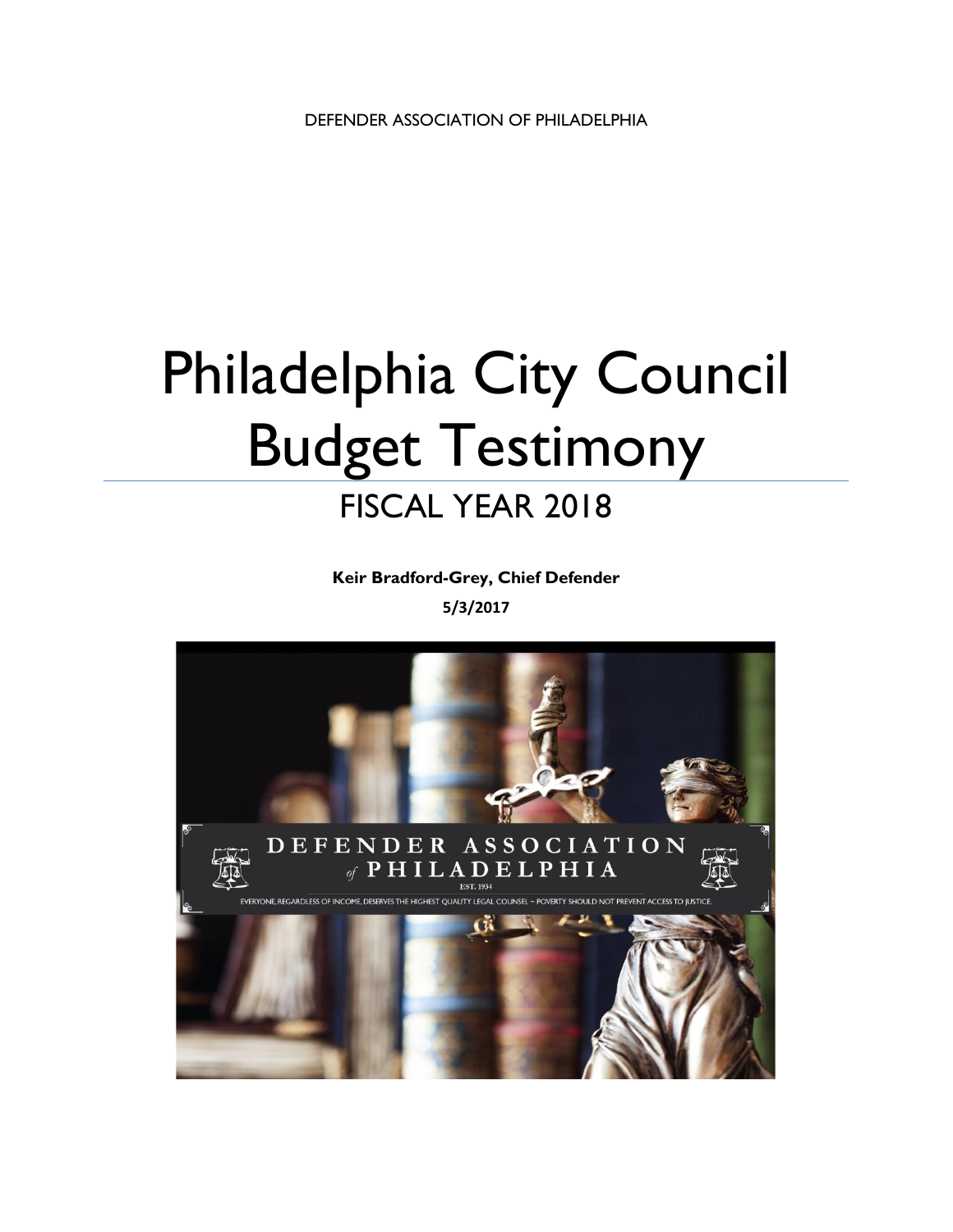### **INTRODUCTION**

Good Afternoon, Council President Clark and esteemed Members of City Council. My name is Keir Bradford-Grey and I am the Chief Defender for the Defender Association of Philadelphia. I come here to you today to present testimony in support of the Defender Association's Fiscal Year 2018 budget appropriation. With me today are James McHugh, First Assistant Defender and Kristen Muhl, Chief Financial Officer.

I am really grateful to have the opportunity to serve as the Chief Defender of the Defender Association of Philadelphia. It's a true honor to be the executive director of a nationally recognized organization that has produced some of Philadelphia's finest leaders. Many of the Defender Alumni have gone on to serve in some very prominent positions. They are members of our Judiciary at both State and Federal levels, and they are partners in major law firms in the City of Philadelphia. We even have an alumna that was appointed under the Obama administration to serve as the Department of Justice's top expert in juvenile justice. Most importantly our current staff helps shape the legal landscape throughout the state and the country. Our office has helped to improve Juvenile Justice Practice throughout the state by forming a non-profit organization called JDAP, or the Juvenile Defender Association of Pennsylvania, aimed at state-wide training on juvenile justice best practices. We are the largest criminal and child welfare agency in the state and the 5th largest in the country. As such, we are leaders in the field of trial practice and legal analysis.

Our office was an active partner in local and national work that changed the legal standards by which juveniles can be sentenced in the United States, leading to a landmark decision by the Supreme Court forcing all states to re-evaluate life without parole sentences for juveniles. Our city was tasked with providing lawyers for over 300 individuals. Our office stepped in and agreed to represents 220 of Philadelphia's juvenile lifers. Philadelphia has the highest number of Juvenile lifers than the entire state combined. Our city alone leads the nation in the number of juveniles sentenced to life without parole. This unit was developed by my First Assistant, Jim McHugh a little over a year ago. Our office gladly took on this task due to our unique expertise and knowledge. Our lawyers have been steadfast in working to develop a rapport with our clients who are housed all over the state from Graterford prison in Montgomery County to Erie PA. They work to develop an understanding of who they were when they were teenagers and who they are now some as senior citizens. Our lawyers analyze the trial transcripts to understand what the facts of the case were and the role the then juvenile played and provide information of the type of obstacles they have worked to overcome behind the walls and how they can contribute to society when they are released.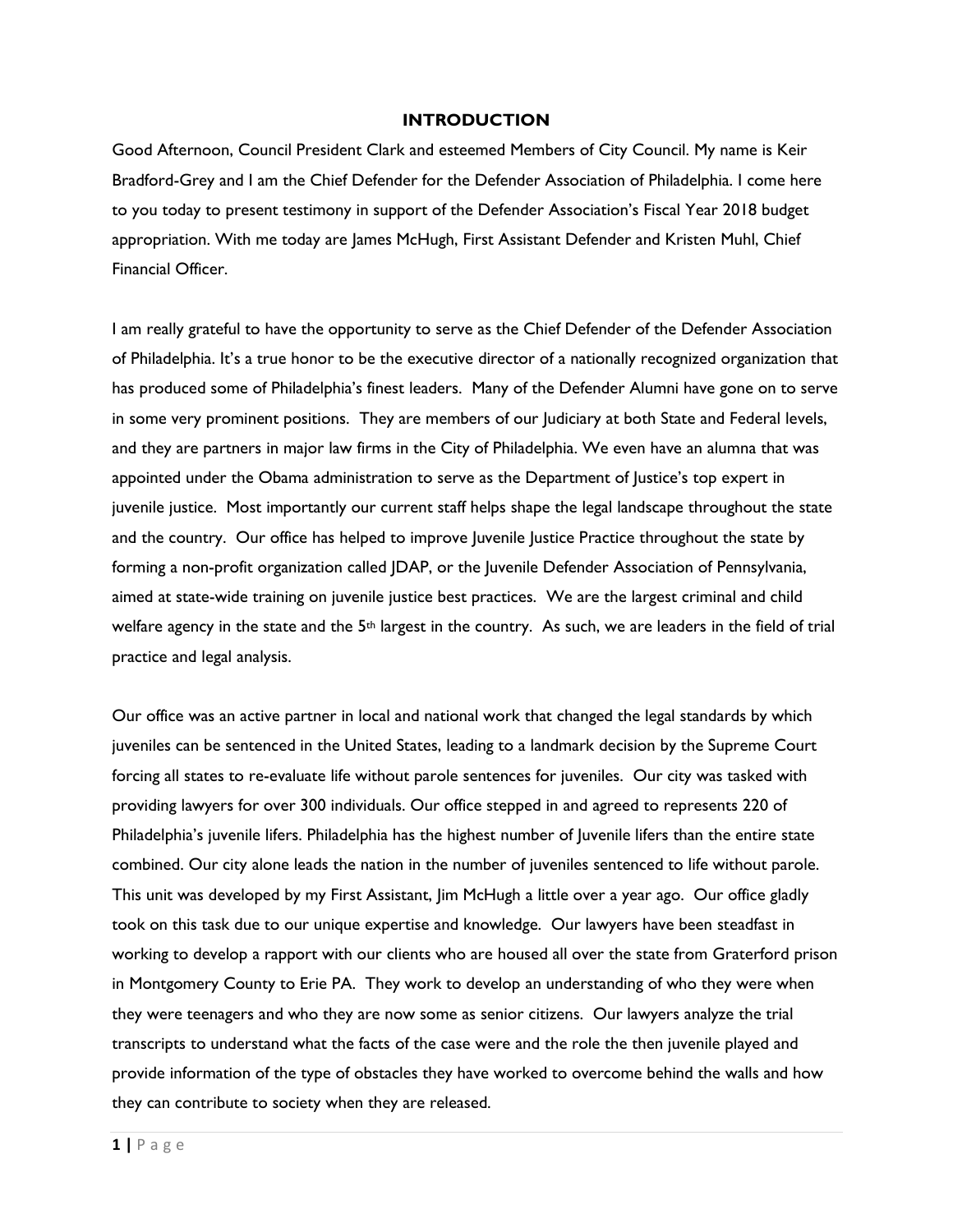This is the type of legal analysis and constitutional expertise that the Defender Association has been traditionally been capable of and the work we will continue to do. However, given the current landscape of our criminal justice system, the Defender Association has expanded our mission to create meaningful opportunities for criminal justice reform.

### **THE ERA OF TRANSFORMATIONAL CRIMINAL JUSTICE REFORM**

It is important that I begin this testimony by discussing the present landscape of criminal justice. The United States has less than 5% of the world's population, but almost 25% of the total prison population. A significant percentage of the more than 2 million Americans incarcerated today are nonviolent offenders. Men and women of color are far more likely to be stopped and searched by police, charged with crimes, and sentenced to longer prison terms than other citizens of our City.

As the Public Defender in Philadelphia, I have witnessed firsthand how our criminal justice system exacerbates inequality by taking people and trapping them in an endless cycle of marginalization and punishment. Our City's families torn apart by excessive incarceration, young people threatened and humiliated by racial profiling, and children growing up in homes shattered by prison and poverty. How we police our communities and the kinds of problems that we ask our criminal justice system to solve can have a profound impact on the extent of trust and significant implications for public safety.

Where there is crisis, there is also opportunity- an opportunity for real criminal justice reform that can reverse policies with negative outcomes. Our Mayor and City Council have committed to this belief through their efforts to invigorate, support, and bring about reform. We, at the Defender Association, believe that in order for such reform to be successful, we must work to strengthen the bonds of trust with our communities, advocate for non-discriminatory policing and law enforcement policies, end mass incarceration, reform our cash bail system, and ensure the successful transition of individuals from prison to home.

Criminal justice reform is not a concept limited to certain communities. All Philadelphians have an interest in living in safe and vibrant neighborhoods, in raising their children in a City of equal treatment and second chances, and in entrusting their liberty to a justice system that remains true to our highest ideals.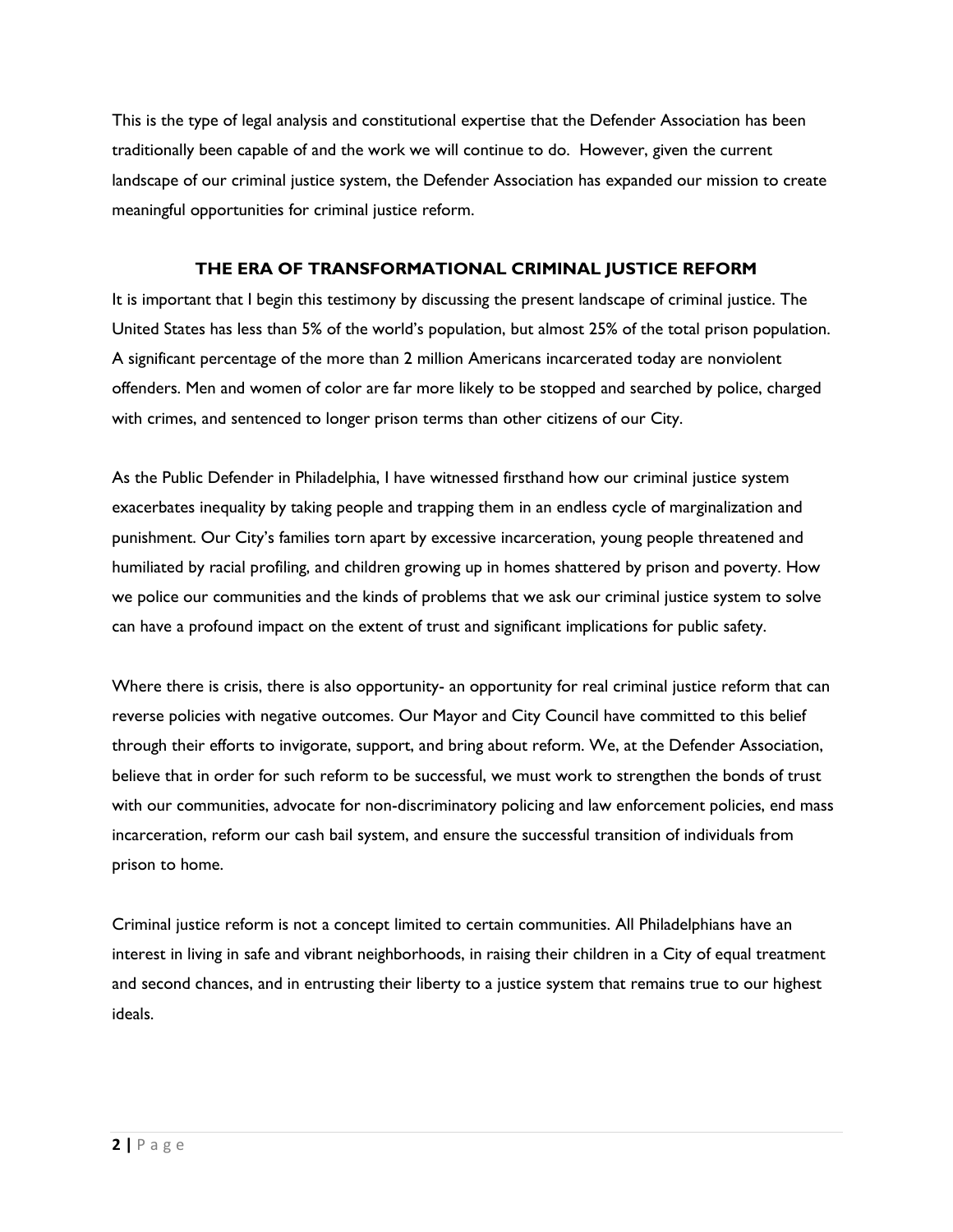### **THE ROLE OF THE DEFENDER**

In addition to our absolute commitment to excellent court room advocacy and constitutional expertise the Defender Association can offer helpful recommendations to inform and elevate efforts to improve criminal justice systems. Transforming talk into action is no small feat and the Defender is uniquely positioned to effectuate change and put policies into practice with creative, collaborative solution-driven initiatives. We are necessary partners in system reform.



### **EXPANDING OUR MISSION**

To realize and accomplish the goals that true reform requires, we have expanded our mission by applying our expertise. Our office has traditionally fought against system abuse. We worked to tell our clients stories in the courtroom and hoped to receive a fair result for our clients. Due to many of the system imbalances we were not always able to achieve a just result. Our office's focus was primarily to train lawyers to become great trial lawyers. Now we train our lawyers to be great advocates. Not just at trial, but both pretrial and post-trial. We work to offer prevention strategies and policy advocacy.

We are using data to help inform us about trends and patterns of our justice system. Data helps us make the best decisions on how to use our resources and helps to shape our priorities. Our lawyers are now multi-dimensional, which is what 21st century defending calls for. You have to be able to use your knowledge and access to information to be a problem solver at all stages of the client's case. As such our work has expanded to: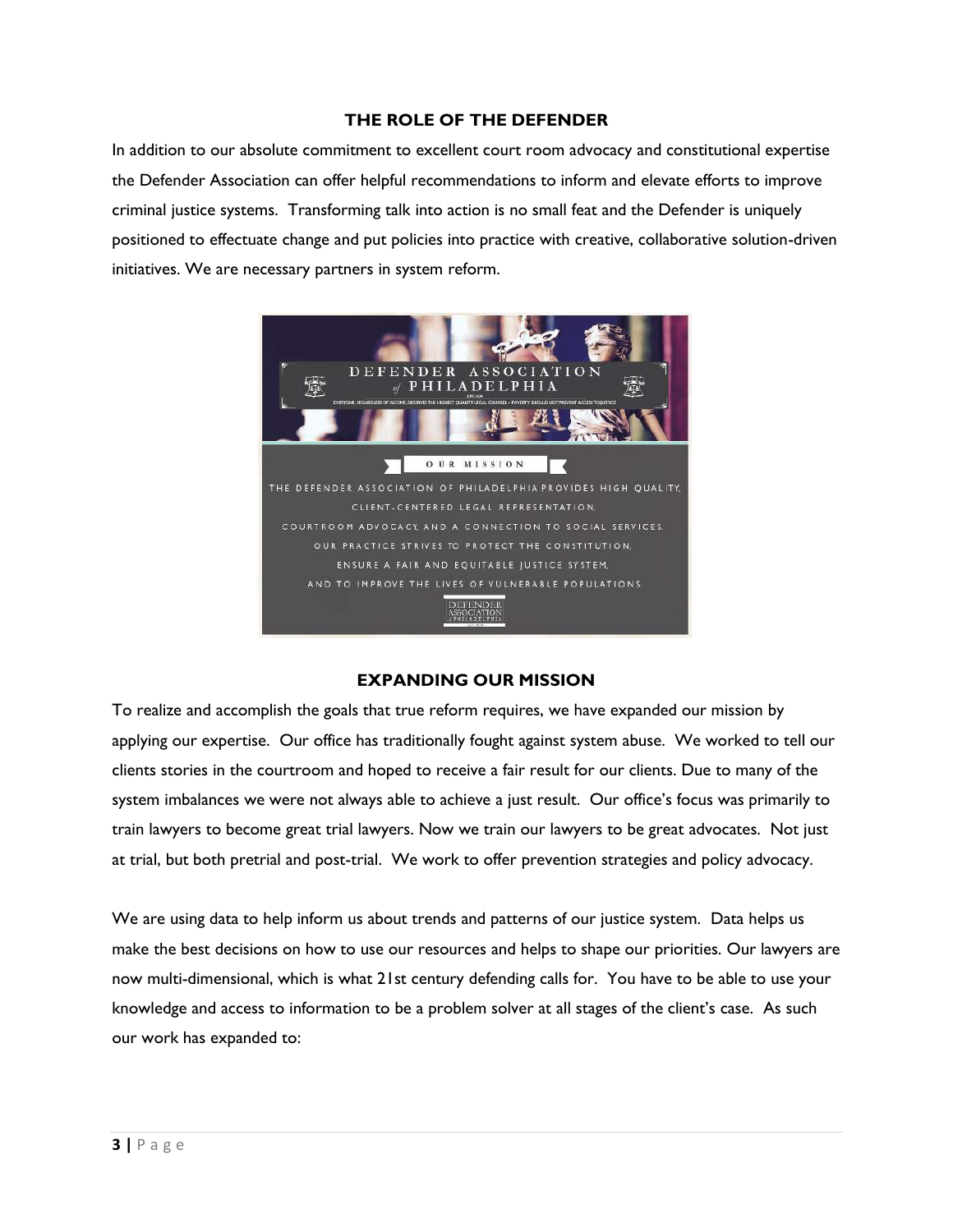### **I: Identifying the Needs of Our Clients:**

Increasing the Role of Social Workers in our Practice to Understand Root Causes

### **2: Advocating for Systems Change:**

The Creation of Our Policy for Data-Driven Solutions

### **3: Untapping the Power of Our Community**

Connecting, Educating, & Collaborating with our Community for Better Outcomes



### **IDENTIFYING THE NEEDS OF OUR CLIENTS**

### **Problem:**

### **Process over People- Mass Incarceration over the Understanding of Individual Needs Strategy:**

### **Increasing the Role of Social Workers in Our Practice in Order to Understand Root Causes**

Along with expanding our mission, we have increased the role of Social Workers in our practice. Our Social Workers focus on outreach and service connection to clients at the front-end of the criminal justice system by developing community-based treatment plans so that there is quicker identification and focus on issues underlying charges, a longer connection to services & supports, and more alternatives to incarceration at early hearings. Through meeting with clients at the earliest possible point in the case, our Social Workers are creating informed defense advocacy to humanize our clients so that the decision makers (i.e. Judges) are making decisions about the person and not just the crime. Additionally, our social workers notify our clients in advance of court dates which reduces issuance of bench warrants, arrests, and detention- all savings to the City and taxpayer.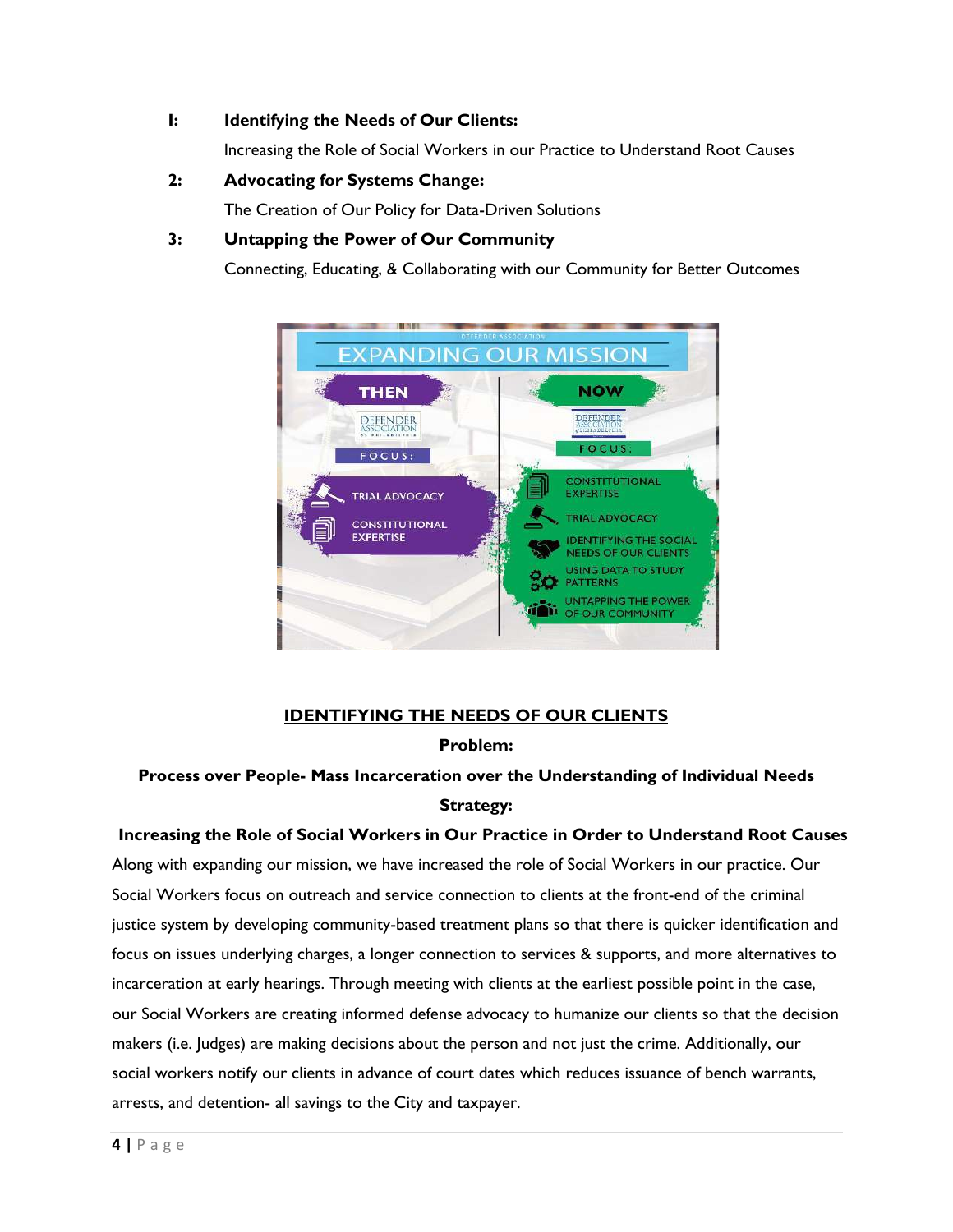Because the Defender Association believes that how we police our communities and the kinds of problems that we ask our criminal justice system to solve can have a profound impact on the extent of trust and significant implications for public safety, we have created the following solution-driven initiatives:

### **The Defender HUB: Providing same-day referrals for substance abuse**

On a daily basis, we represent clients with substance abuse issues that are at risk of violating probation and facing detention. The traditional, City-funded Forensic Intensive Recovery / FIR requires a 6-8 week waiting period for clients out on bail and longer for clients in custody. The extended wait can result in potential relapse, continued substance abuse, potential for reoffending, or potential for overdose and possibly death while awaiting a referral for treatment.



In FY 2017, the Defender Association created what we have named the Defender Hub, which brings Drug and Alcohol Treatment Providers into the courthouse enabling us to quickly and efficiently connect the client with the appropriate treatment. Specifically, Defender Social Workers and treatment provider, The Wedge, partner in the courthouse to provide same-day referrals to treatment with no wait time to receive treatment. From September 2016 to January 2017, 150+ clients were referred to the HUB with only 3 clients returning to custody and no 6-8 week placement wait.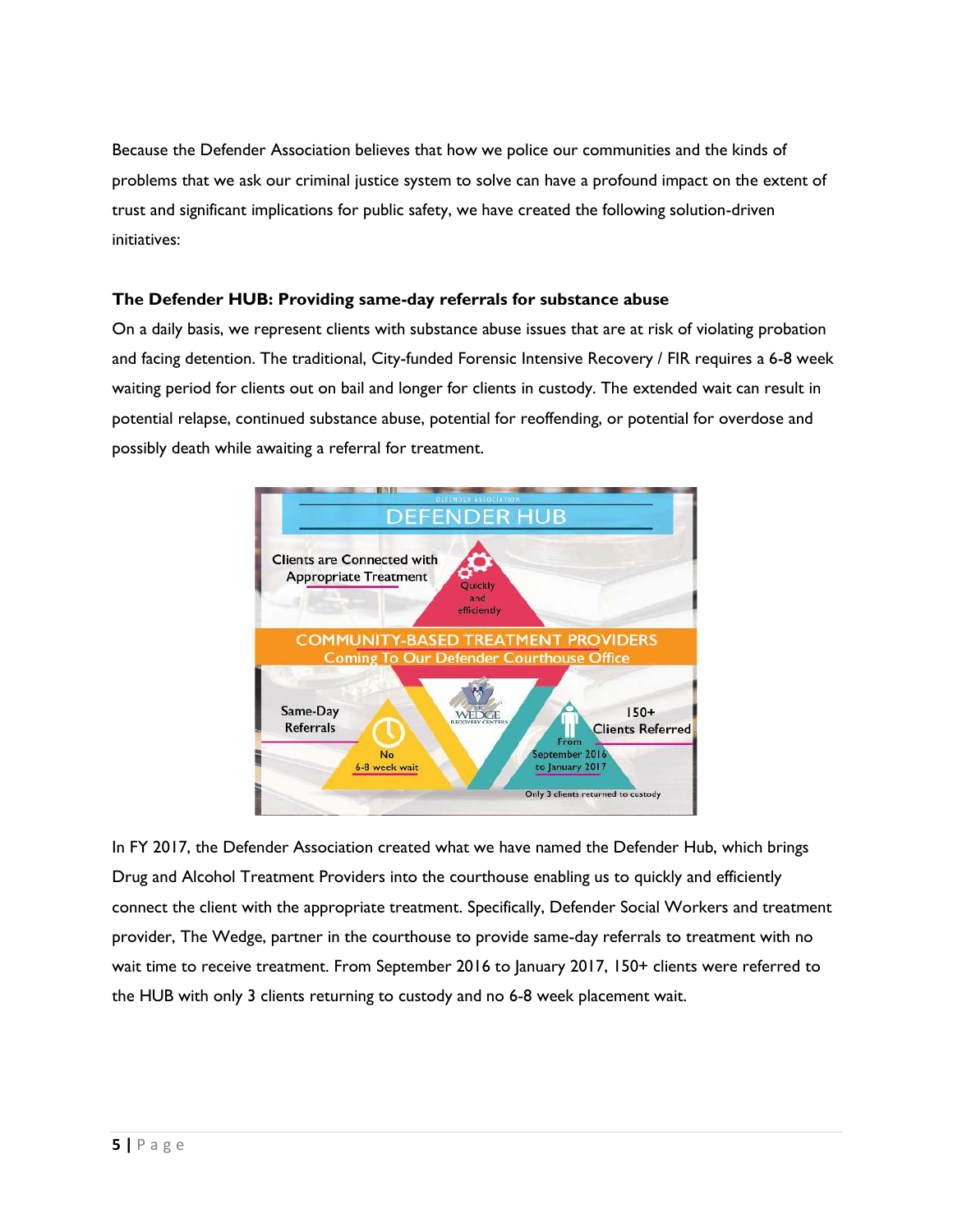### **Breaking the Mass Incarceration Pipeline: Violence Reduction Program**

With targeted resources, our aim is to provide specialized representation and social service assistance to young adults, primarily 18-26 year olds, with no prior contact with the justice system who are charged with gun possession (but not with using the gun). These youth are at a crossroads between a life without crime and falling deep into the justice system. We have been reaching out to community partners, including CeaseFire PA, to provide mentoring and supportive services to our clients.

#### **Donafy Smartphone App: Bridging the digital divide to share resources and break the cycle**

Having grown up in abject poverty and experiencing firsthand what it means to be homeless, Nikki Johnson-Huston, Esq., founded Donafy, a free smartphone app to help less fortunate Philadelphians in need of community-based services and resources. Creating a mobile app that identifies communitybased service providers that are responsive, effective, and committed is no small undertaking. This is where the Defender Association entered the partnership considering that we not only represent 70% of the people arrested in Philadelphia, but also use a defense approach that includes Social Workers. We applied our Social Workers' direct knowledge and understanding of proven community-based resources to enhance the apps resource base and effectiveness. The result, an app that went from 300 listed resources to over 1,200 that can readily connect people with the help that they need right in their our community, Now housing, food, medical care, mental health, job assistance, LGBTQ services, and civil legal support can be easily found and accessed with a few simple swipes.

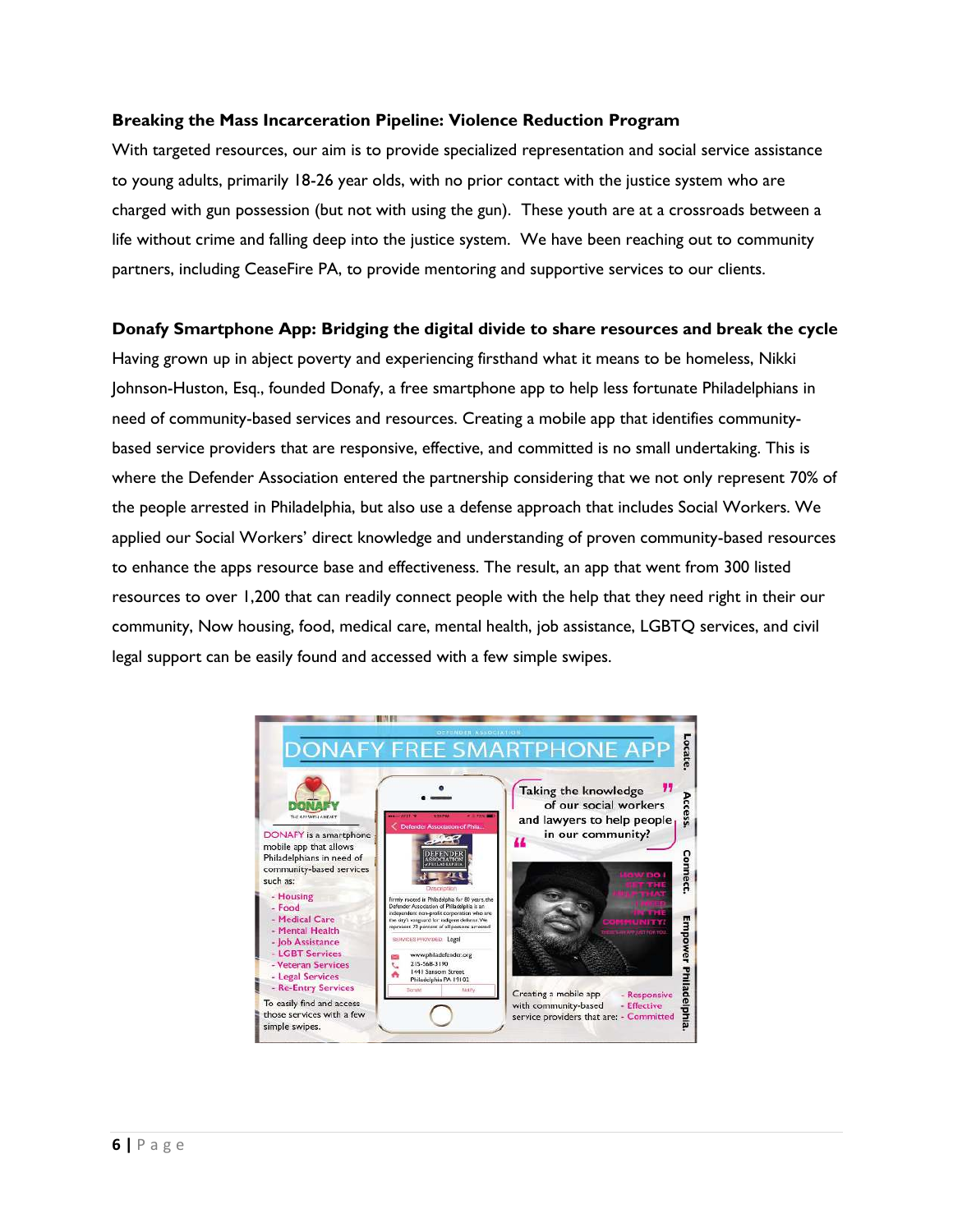# **ADVOCATING FOR SYSTEMS CHANGE Problem: Using and Relying on Traditional Practices: Yet, Expecting Better Outcomes Strategy: The Creation of Our Policy Unit for Data-Driven Solutions**

### **Strategy:**

### **The Creation of Our Policy Unit for Data-Driven Solutions**

We share our knowledge and expertise in order to positively influence the policy decisions being made at all levels of government. We collect and use data to inform the process, elevate the conversation, and identify quality of life issues and challenges that are unique to specific council districts within our City.



By addressing the underlying factors that lead people into the criminal justice system, we enhance the lives of our clients, reduce reoffending, improve public safety, and save our City money. In all aspects of the criminal justice system, I think we can all agree that we share the common goals of: promoting public safety, creating a fundamentally fair system, and fostering a system that can be cost effective with our limited dollars. Our Policy Unit helped us to take a look at best practices and understand the effective use of representation.

### **Pretrial Advocate Pilot Program: Informed Defense Advocacy Prior to a Release Decision**

This program is funded as part of the MacArthur Safety and Justice Challenge. It provides meaningful representation for clients at preliminary arraignment. Before individuals appear before the Bail Magistrate at police headquarters, they have an in-person interview with our Defender Bail Advocate to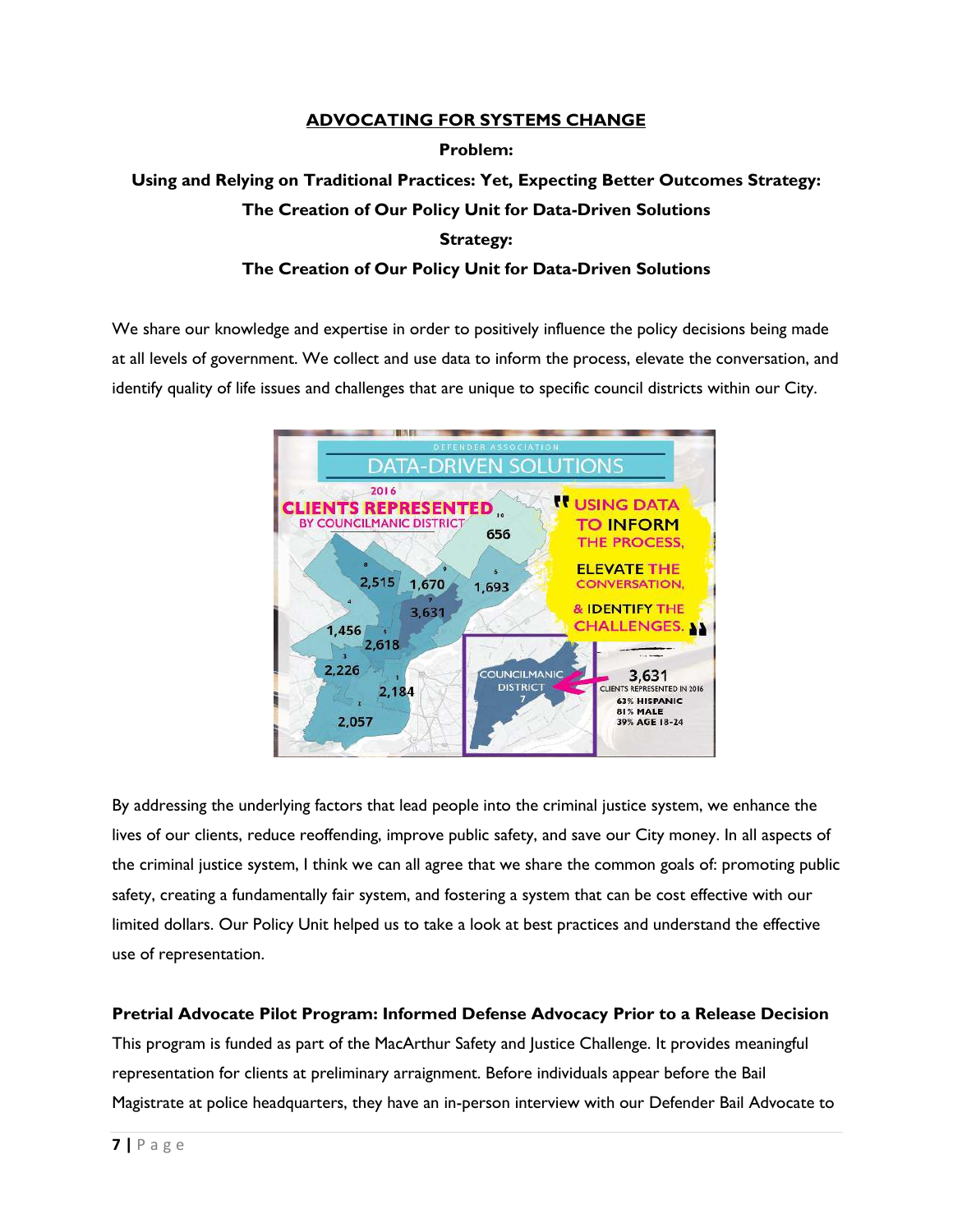collect bail equity information and explain the arraignment process. Follow-up work is done after the interview to help ensure release (such as verifying employment, contacting family members, confirming housing, etc.); relevant information is then conveyed to the attorney. The goal is to spread this service to other police districts throughout the City.

### **Bringing in Resources to Work on Special Projects**

We also bring in financial resources that help us work on special projects to fill the gaps in services in the system. With regard to our adult system work, we recently received \$500,000.00+ in grant funding to expand our services. This includes the following projects:

- The MacArthur Safety and Justice Challenge in the amount of \$490,000 over the course of three years. This includes representation to decrease the number of people held in jail pretrial, a social worker at the jail to identify individuals with serious mental illness and provide linkages to supportive services, and increasing the number of parole plans we create to ensure people are successful on supervision upon release from jail.
- The BJA Edward Byrne Justice Assistance Grant(s)
	- o \$39,200.00 (one year) for information technology/ IT development
	- $\circ$  \$38,000.00 (one year) for the Community Outreach Coordinator project, designed to increase community collaboration, identify community needs, and ensure families of those incarcerated are supported and understand the process.

| DEFENDER ASSOCIATION<br><b>SPECIAL PROJECTS</b> |                                                               |
|-------------------------------------------------|---------------------------------------------------------------|
| <b>Bringing in</b>                              | <b>MACARTHUR SAFETY</b><br>AND JUSTICE CHALLENGE              |
| financial<br>resources that                     | \$490,000.00                                                  |
| help us work on                                 | <b>BJA Edward Byrne</b><br><b>Justice Assistance Grant(s)</b> |
| special projects to<br>fill the gaps in         | \$39,200.00<br>IT development                                 |
| services in the<br>system.                      | \$38,000.00                                                   |
|                                                 | <b>Community Outreach</b>                                     |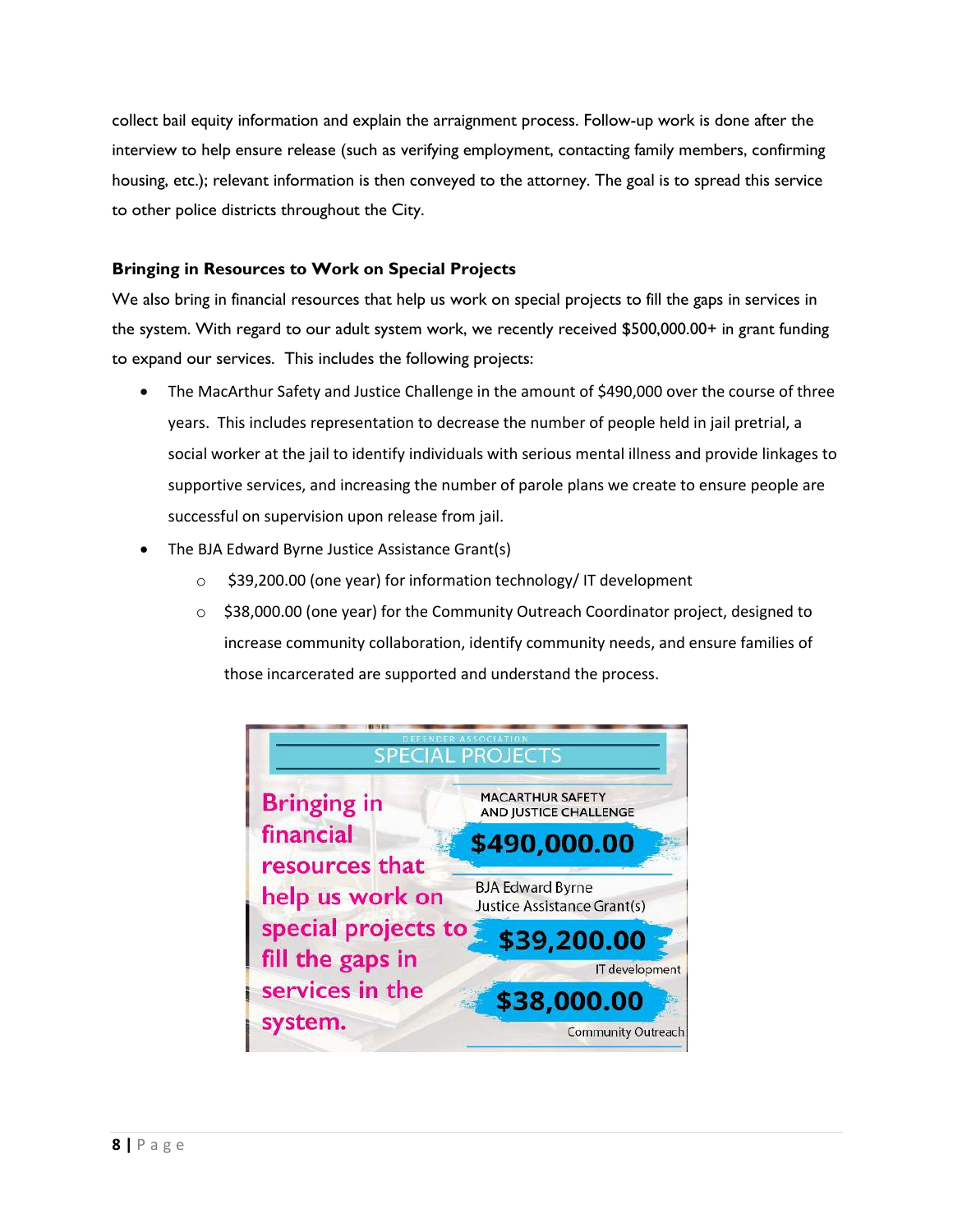### **UNTAPPING THE POWER OF OUR COMMUNITY**

**The Problem:** 

## **Having the Conversation on Criminal Justice Reform without those that Are Closest to the Problem and See it Every Day on the Streets Our Strategy:**

### **Connecting, Educating, & Collaborating with our Community for Better Outcomes**

It is the Defender Association's philosophy that collaboration amongst criminal justice stakeholders is the key to reform and critical to increasing positive life outcomes beyond court cases. To that end, we do the heavy lifting to coach our clients throughout the court process, make partnerships function, and guide diversionary program outcomes toward success- money well spent is money well saved.

We also directly collaborate with community service organizations to enlarge the scope of services and support delivered to our clients with respect to social services, reentry support, rehabilitation programs, incarceration avoidance, and educational resources. Here are just a few examples:

### **"Back on Track Philly Girls" Partnership with Big Brothers Big Sisters**

On average, 1 in 5 juveniles will return to the justice system within one year of their first contact with law enforcement. And because the Defender Association and Big Brothers Big Sisters share the common belief that every child should have the ability to succeed and thrive in life, we have forged a unique partnership with Big Brothers Big Sisters to help first-time female offenders in the juvenile justice system improve their lives. It pairs female youth between the ages of 11 and 18, who have committed minor offenses, with specially trained volunteer adult mentors from Big Brothers Big Sisters of

Southeastern PA.

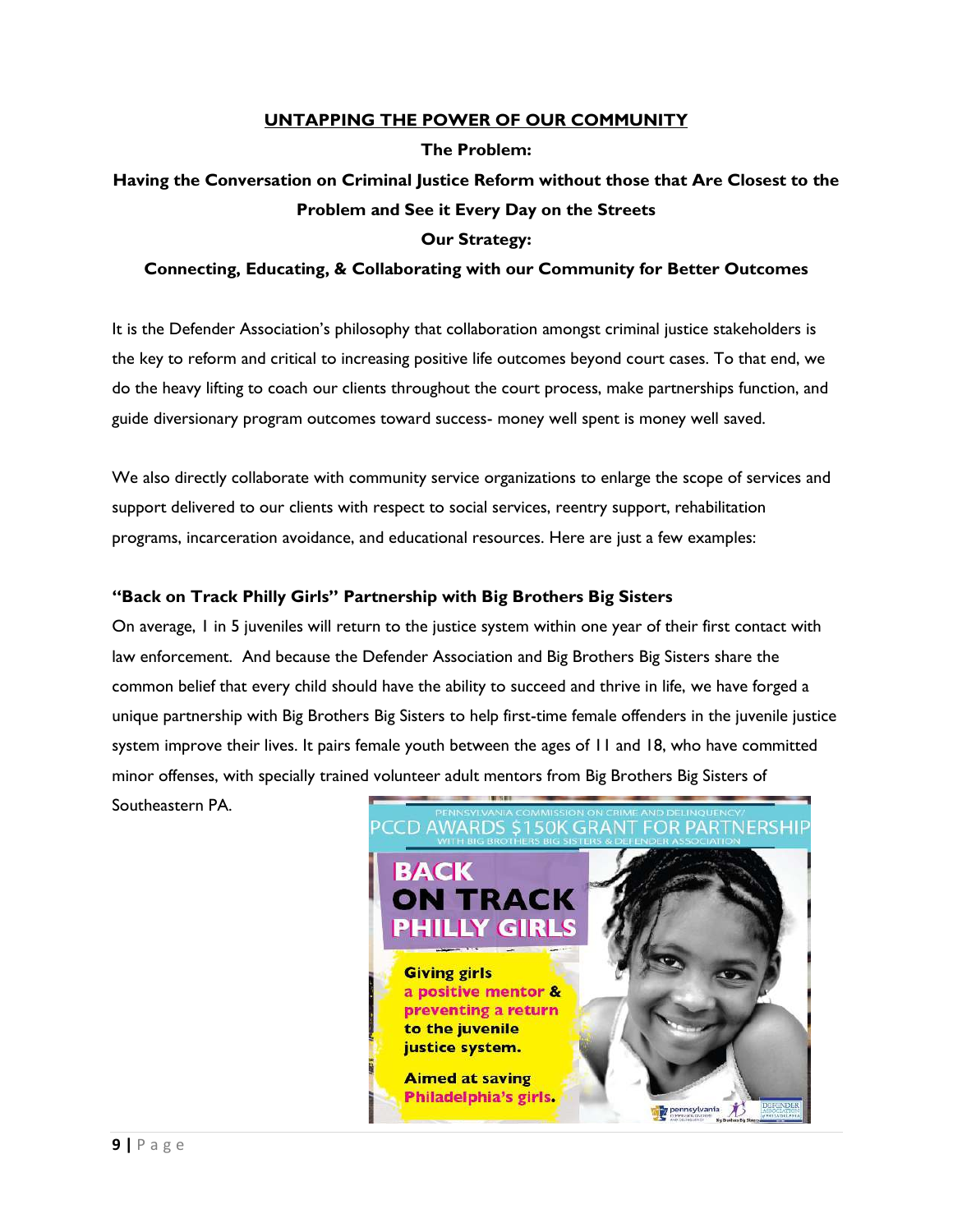These mentoring matches meet at least three times a month for at least a year and participate in activities they both enjoy. Youth in the program gain a positive role model and advocate, which are two critical pieces in preventing a return to the justice system. This partnership between Big Brother Big Sister and the Defender Association is made possible through the generous support of the Pennsylvania Commission on Crime and Delinquency/ PCCD via a \$150,000.00 grant. The partnership aims to save the City thousands of dollars in incarceration costs, but more importantly, save a generation of Philadelphia's girls.

### **Working with the City Council Criminal Justice Reform Committee**

Our office, along with Council President, Darrell Clark, the City Council Criminal Justice Reform Committee, with Co-Chair Councilman Curtis Jones, Jr. have been working together to advance criminal justice reform. This work on the local level is critical given the national landscape.

### **Working with the Reentry Think Tank**

In terms of quality of service, our work with the Reentry Think Tank, a group of formerly incarcerated individuals, has enabled us to learn from those with lived experience how to better serve our clients moving through the system, and develop tools and resources to ensure people are respected and supported. By knowing our clients and their communities better, we can provide individualized, humanizing, information to the courts to address disparities and ensure people feel they have been treated fairly.

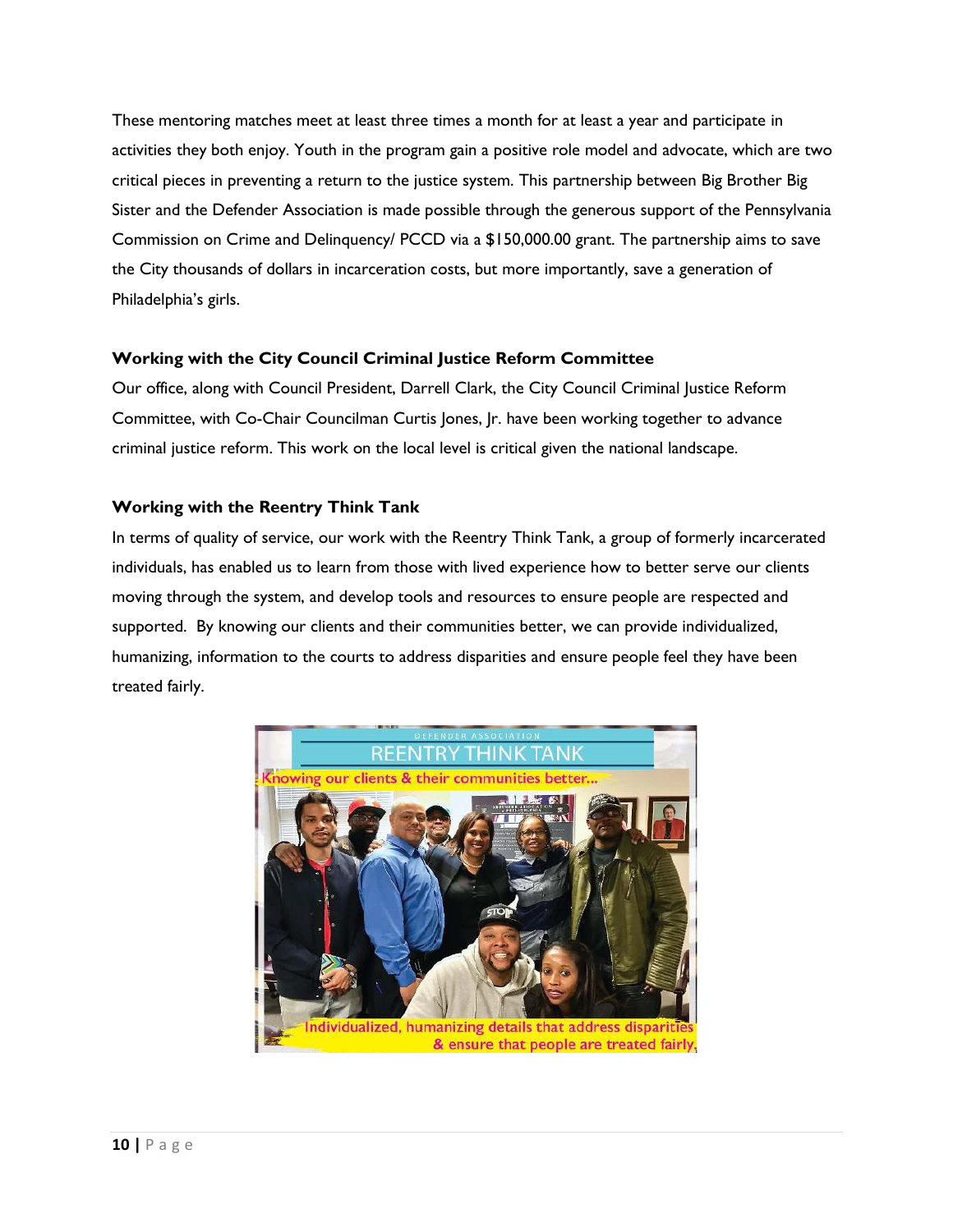### **Bringing our Legal Expertise to the Streets through Community Engagement**

Working toward the elimination of barriers attached to arrests & convictions by providing resource tables, educational sessions, and expungement clinics at local community events throughout the City's recreational centers, parks, churches, and schools.



### **SAVINGS TO THE CITY AND TAXPAYERS MONEY**

In the past year, we have worked tirelessly to improve the quality of legal services that we deliver to our clients. We have focused on expanding our representation to an earlier stage in the process to reduce the number of our clients in custody, jumpstart our representation, and provide more meaningful support and services to our clients. These improvements have resulted in substantial cost savings to the City.

We prioritize cases where someone is incarcerated to ensure people don't unnecessarily languish behind bars, using up costly prison bed days. Based on a snapshot of the jail population taken for the MacArthur Safety and Justice Challenge, we begin to see the dramatic cost savings we provide. Individuals represented by private court appointed lawyers had been in jail awaiting trial for 229 days, while our Defender clients were in custody for only 93 days. This translates to a savings of more than \$11,000 per client.

Since the snapshot provides only information on those in jail on one date, we used a full set of data from a previous year to calculate cost savings. We looked at a year's worth of data to compare individuals charged with the exact same offenses and with the same records. We compared the length of time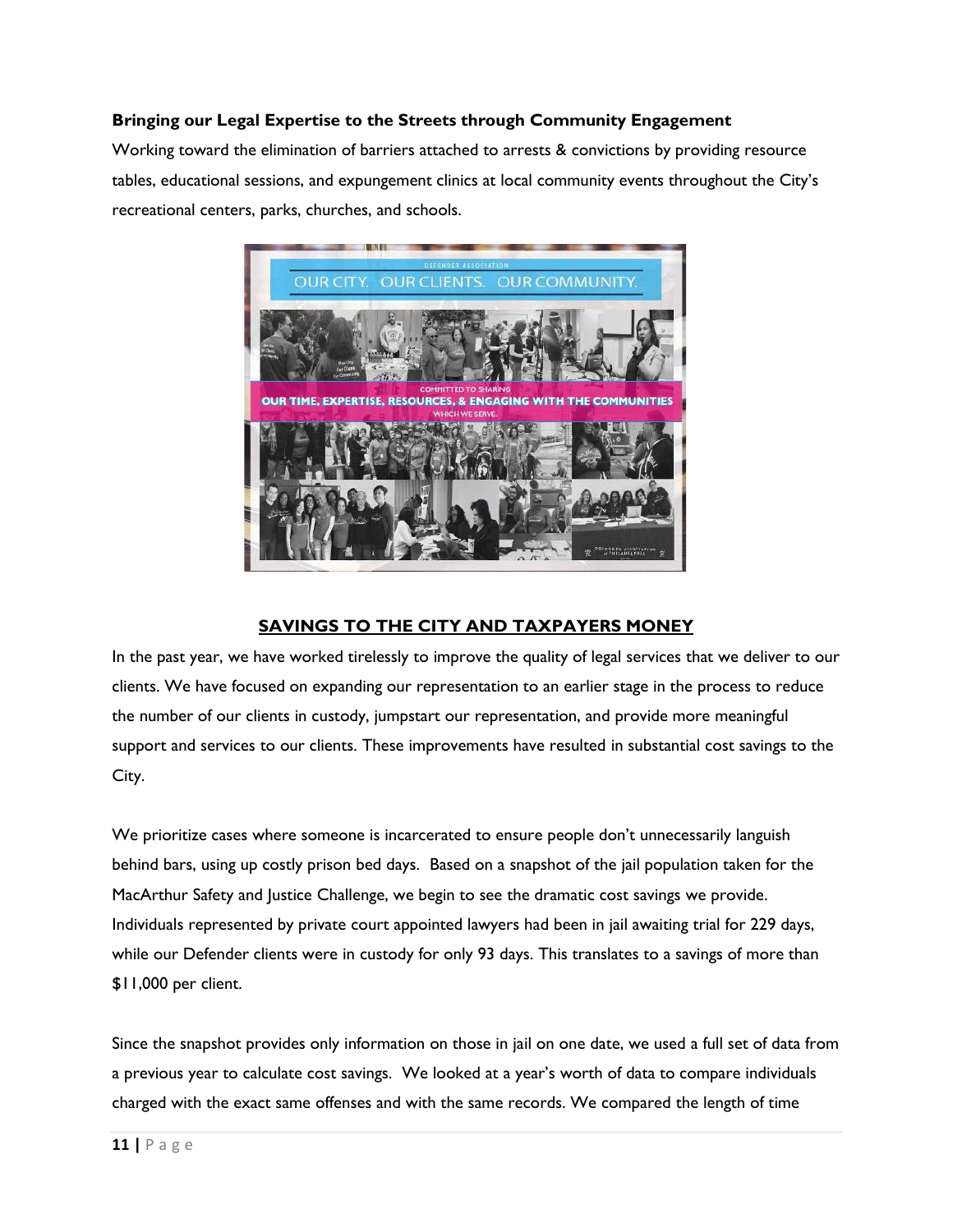individuals stayed in jail awaiting their cases when one person had the Defender, and another had a court appointed attorney. We cut jail wait time by more than 1/3 for 11,700 clients, and saved the city of Philadelphia \$44.5 million dollars in pretrial jail costs alone.



Another way that our office works to cut down on the cost of jail is through reentry advocacy. When Judges deem individuals with low-level offenses eligible for parole, our Reentry Sentencing Unit develops *individualized* reentry plans and files petitions that significantly reduce wait times in prison and save tax payer dollars. In 2016, we saved the City approximately \$7.08 million dollars by saving 74,529 days in jail costs through filing early parole petitions for 1,640 individuals and having 90% of those petitions granted.

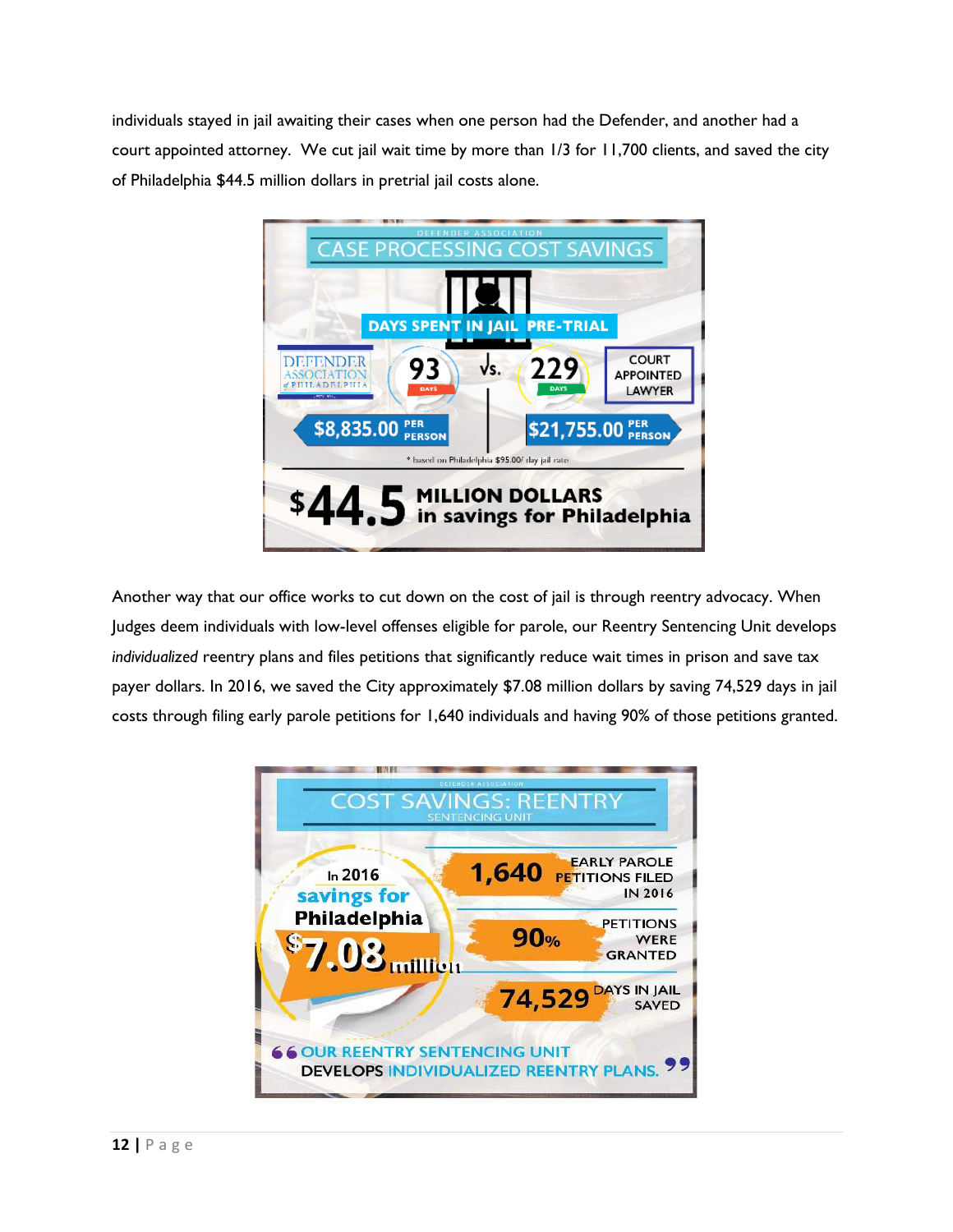### **PAY PARITY FOR THE DEFENDER ASSOCIATION EQUALS SAVINGS TO THE CITY**

A Public Defender in Philadelphia starting salary is \$48,500.00 and a District Attorney starts at \$51,956.00; a \$3,456.00 disparity. After 5 years, a Defender will make \$55,367.00 and a DA will make roughly \$73,951.00; a disparity of over \$18,584.00. Meaning that a Defender will see a salary increase of \$6,867.00 after 5 years and a DA will see an increase of \$21,995.00.



We provide nationally-recognized extensive, expert training and supervision in the first 3 years of a new Defender's employment. When taking a look at a class of 30 attorneys that we recruited in 2013, by the end of their 3-year of commitment in 2016, approx. 47% or 14 attorneys had left our office. This means that out of 30 attorneys after 3 years, only 16 remained. It is critical that after the 3rd year that we retain our attorneys in order to gain a return on our training investment.